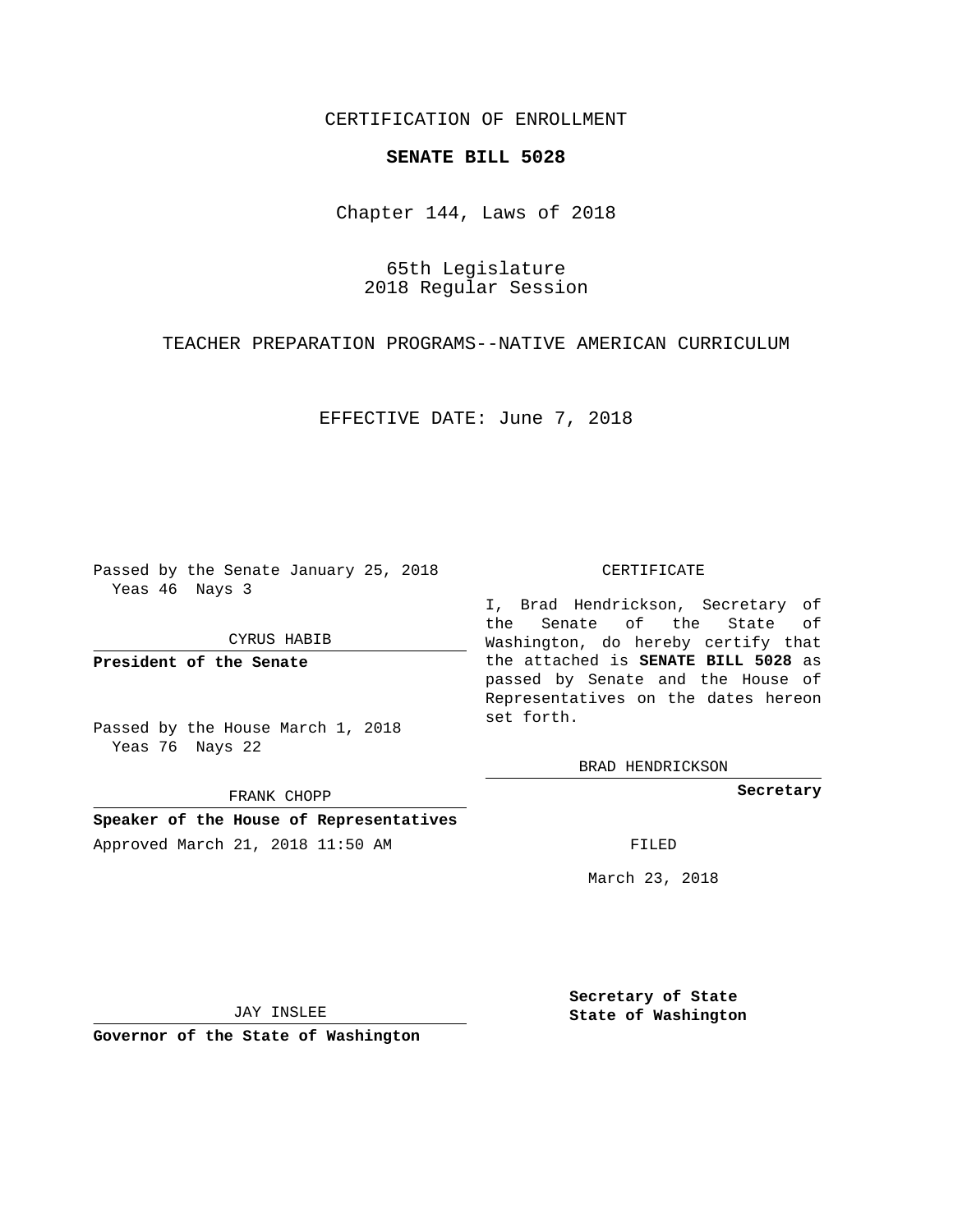## **SENATE BILL 5028**

Passed Legislature - 2018 Regular Session

**State of Washington 65th Legislature 2017 Regular Session**

**By** Senators McCoy, Billig, Carlyle, Hasegawa, Chase, Rolfes, Saldaña, Pedersen, and Keiser

Read first time 01/10/17. Referred to Committee on Higher Education.

 AN ACT Relating to requiring teacher preparation programs to integrate Native American curriculum developed by the office of the superintendent of public instruction into existing Pacific Northwest history and government requirements; amending RCW 28B.10.710; and 5 creating a new section.

BE IT ENACTED BY THE LEGISLATURE OF THE STATE OF WASHINGTON:

 NEW SECTION. **Sec. 1.** The legislature finds that the 2015 legislature mandated common schools to use the Since Time Immemorial curriculum, developed by the office of the superintendent of public instruction and available free of charge. The legislature recognizes the need to extend the state's commitment to educate students about tribal sovereignty, history, culture, and treaty rights by requiring educator preparation programs to also use the Since Time Immemorial curriculum. The legislature intends the use of the curriculum to improve the understanding of students and educators about the past contributions of Indian nations to the state of Washington and the contemporary and ongoing tribal and state government relations.

 **Sec. 2.** RCW 28B.10.710 and 2006 c 263 s 823 are each amended to 19 read as follows: